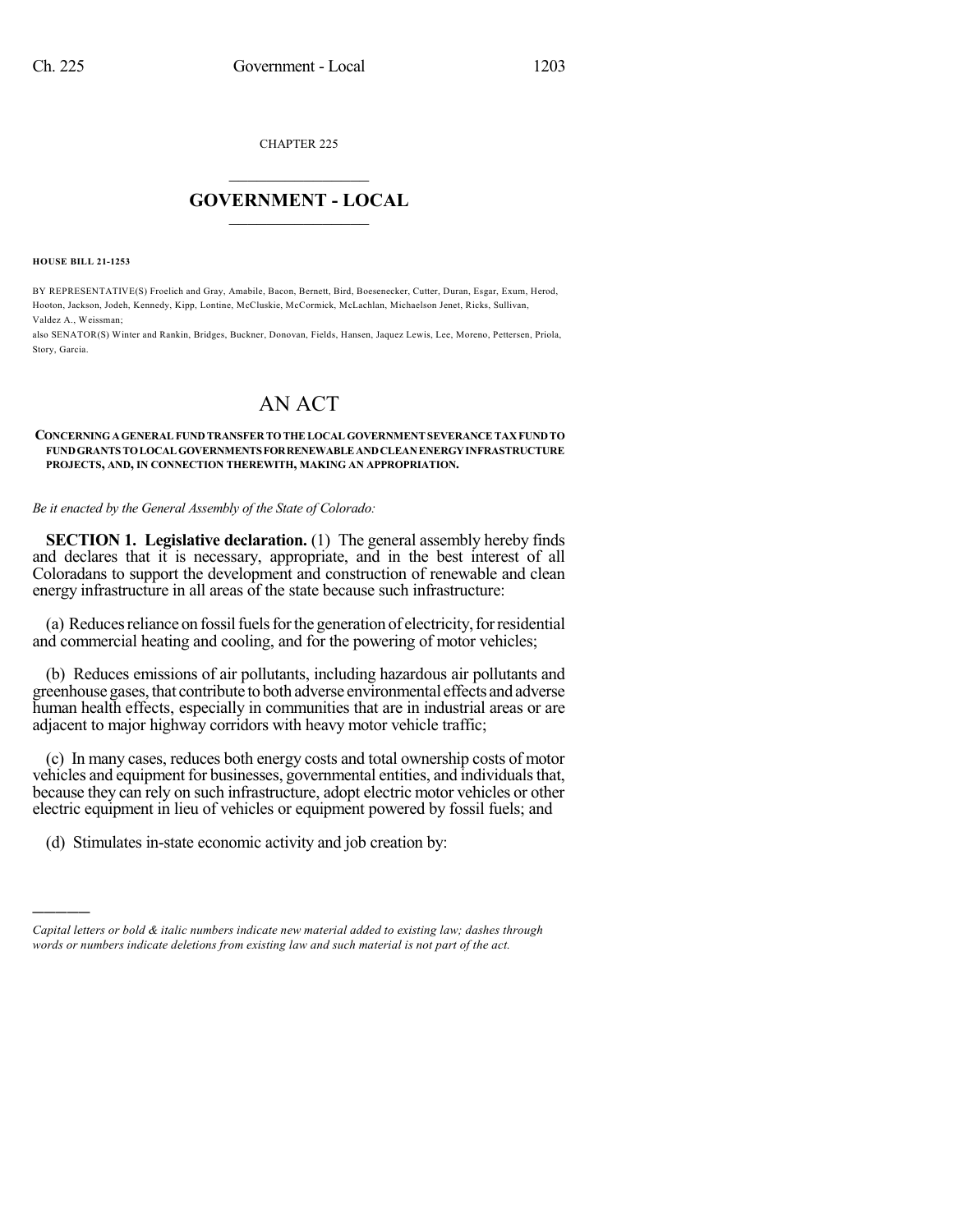(I) Allowing businesses, governmental entities, and individuals to reinvest and spend money saved by reducing their costs associated with the ownership and operation of motor vehicles and other equipment; and

 $(II)$  Providing clean, reliable, efficient, and accessible electrical power needed for residential and commercial real estate development and redevelopment.

(2) The general assembly further finds and declares that:

(a) Providing additional funding to the department of local affairs to provide grants for renewable and clean energy implementation projects that meet the department's eligibility criteria for funding under the department's renewable and clean energyinitiative programis an effective and efficient means ofsupporting the development and construction of renewable and clean energy infrastructure in all areas of the state; and

(b) When awarding grants, the department of local affairs should prioritize communities in which renewable and clean energy infrastructure is sparse and consider geographical diversity.

**SECTION 2.** In Colorado Revised Statutes, 39-29-110, **add** (9) as follows:

**39-29-110. Local governmentseverance tax fund - creation - administration - definitions - repeal.** (9) (a) IN ADDITION TO THE SEVERANCE TAX RECEIPTS CREDITED TO THE LOCAL GOVERNMENT SEVERANCE TAX FUND THAT ARE DISTRIBUTED AS SPECIFIED IN SUBSECTIONS  $(1)(b)$  and  $(1)(c)$  of this section, on THE EFFECTIVE DATE OF THIS SUBSECTION (9), IF POSSIBLE, OR AS SOON AS POSSIBLE THEREAFTER,THE STATE TREASURER SHALL TRANSFER FIVE MILLION DOLLARS FROM THE GENERAL FUND TO THE LOCAL GOVERNMENT SEVERANCE TAX FUND. THE EXECUTIVE DIRECTOR OF THE DEPARTMENT OF LOCAL AFFAIRS SHALL AWARD THE MONEY BY AUGUST 15, 2021, OR AS SOON AS POSSIBLE THEREAFTER TO PROVIDE GRANTS FOR RENEWABLE AND CLEAN ENERGY IMPLEMENTATION PROJECTS THAT MEET THE DEPARTMENT'S ELIGIBILITY CRITERIA FOR FUNDING UNDER THE DEPARTMENT'S RENEWABLE AND CLEAN ENERGY INITIATIVE PROGRAM AND IS SPECIFICALLY ENCOURAGED TO PRIORITIZE COMMUNITIES IN WHICH RENEWABLE AND CLEAN ENERGY INFRASTRUCTURE IS SPARSE AND CONSIDER GEOGRAPHICAL DIVERSITY WHEN MAKING GRANTS. THE DEPARTMENT OF LOCAL AFFAIRS SHALL REPORT TO THE GENERAL ASSEMBLY REGARDING THE GRANTS PROVIDED PURSUANT TO THIS SUBSECTION (9) DURING ITS 2022 DEPARTMENTAL PRESENTATION TO LEGISLATIVE COMMITTEES OF REFERENCE REQUIRED BY SECTION 2-7-203.

(b) THIS SUBSECTION (9) IS REPEALED, EFFECTIVE JULY 1, 2023.

**SECTION 3. Appropriation.** For the 2020-21 state fiscal year, \$5,000,000 is appropriated to the department of local affairs for use by the division of local government. This appropriation is from the local government severance tax fund created in section 39-29-110 (1)(a)(I), C.R.S. To implement this act, the division of local government may use this appropriation for grants for renewable and clean energy implementation projects that meet the division's eligibility criteria for funding under the department's renewable and clean energy initiative program. Any money appropriated in this section not expended prior to July 1, 2021, is further